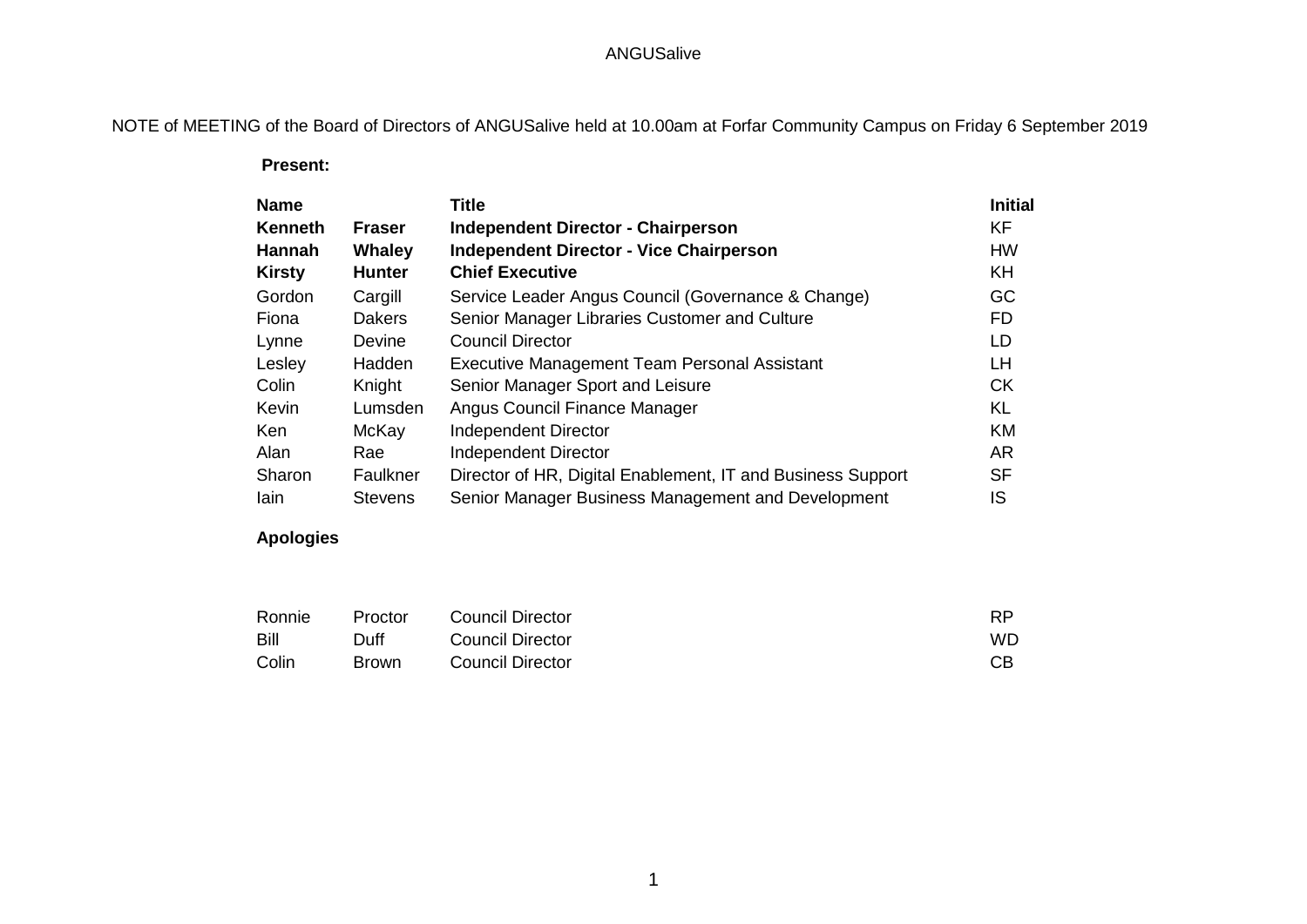| <b>Item No</b> | <b>Note</b>                                                                                                                                                                                                                                             |
|----------------|---------------------------------------------------------------------------------------------------------------------------------------------------------------------------------------------------------------------------------------------------------|
| 1.             | <b>Welcome &amp; Apologies</b>                                                                                                                                                                                                                          |
|                | KF welcomed everyone to the meeting.                                                                                                                                                                                                                    |
|                | KF recognised Charlie Cameron. Letter of thanks issued by KF on behalf of the Board.                                                                                                                                                                    |
|                | Apologies: Ronnie Proctor Colin Brown Bill Duff                                                                                                                                                                                                         |
| 2.             | <b>Declarations of Interest</b>                                                                                                                                                                                                                         |
|                | Directors were asked to consider whether they had any declarations of interest in relation to any item on the agenda<br>for the meeting. No declarations were made.                                                                                     |
| 3.             | Minutes of Meeting on Friday 26 June 2019                                                                                                                                                                                                               |
|                | The Directors approved the minutes of the above meeting.                                                                                                                                                                                                |
|                | Proposed as accurate by HW and seconded by KM                                                                                                                                                                                                           |
| 4.             | Matters arising from the Minute of Meeting Friday 26 June 2019                                                                                                                                                                                          |
|                |                                                                                                                                                                                                                                                         |
|                | <b>Company Secretary</b><br>KH still awaiting feedback from Angus Council on replacement arrangements for Company Secretary. KH to progress<br>matters with Legal & Democratic Services to review the Articles of Association and the Trust's Position. |
|                | KF has requested KH to explore option with the possibility to bring the position of Company Secretary in house.                                                                                                                                         |
|                | <b>Sports Strategy Update</b><br>Update will be provided during meeting today.                                                                                                                                                                          |
|                | <b>Strategic Plan</b><br>GC enquired on progress on Strategic Plan. KF advised that the strategic plan was discussed at the recent<br>Development session and a draft plan is to be presented to the Board in January 2020.                             |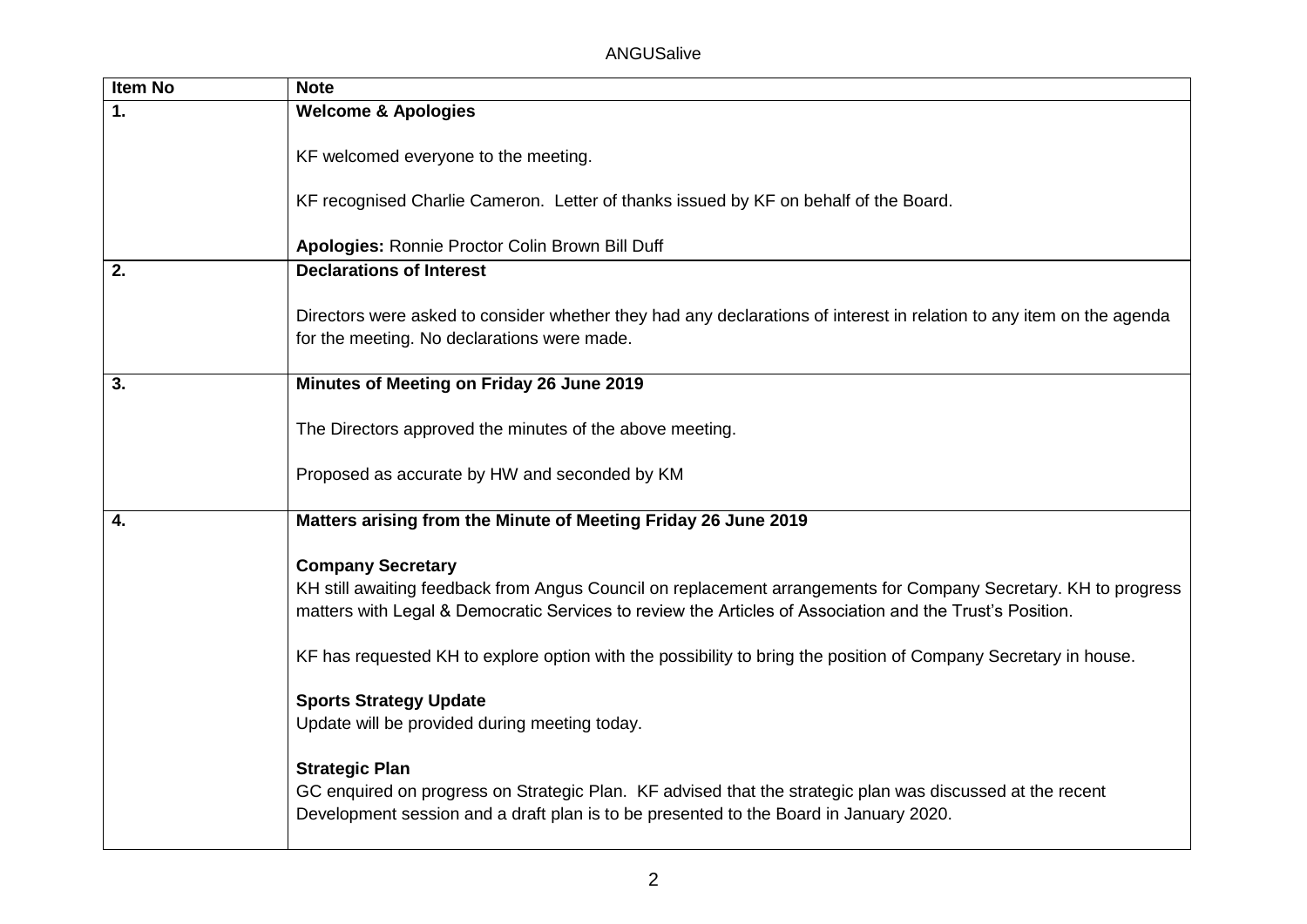|    | <b>Increase to Board Membership</b>                                                                                                                                                                                                                                                                                                                                                                                                                          |
|----|--------------------------------------------------------------------------------------------------------------------------------------------------------------------------------------------------------------------------------------------------------------------------------------------------------------------------------------------------------------------------------------------------------------------------------------------------------------|
|    | KF provided an update on previous discussions to improving the resilience of the board in terms of achieving quorate<br>at Full Board and sub-committee meetings. KF advised meeting held with Angus Council Leader. KH to draft letter<br>to AC.                                                                                                                                                                                                            |
|    | A report is to be presented to Angus Council explaining the reasons why there is a requirement to increase the<br>number of independent trustees on the board, in advance of an presenting a proposal to P&R or full Council.                                                                                                                                                                                                                                |
| 5. | <b>Chief Executive Update</b>                                                                                                                                                                                                                                                                                                                                                                                                                                |
|    | <b>Looked after Children Pilot</b><br>Community Sports Hub officer has been working with colleagues in Angus Council. Meeting will be held to review<br>the pilot next week to confirm uptake and success of the pilot.                                                                                                                                                                                                                                      |
|    | <b>Alliance Leisure Training</b><br>Training sessions were held with 130 members of the team over 3 days. The aim of the training was to have a clear<br>vision of what ANGUSalive wants their customers to experience and to establish a simple and SMART system to<br>follow to ensure that this happens consistently across the organisation.                                                                                                             |
|    | <b>MacMillan Move More Launch</b><br>KM to provide a verbal update in AOCB.                                                                                                                                                                                                                                                                                                                                                                                  |
|    | <b>Reading Rocks</b><br>This summer was the first year of Reading Rocks, a summer reading programme designed in Angus to engage the<br>whole family to enjoy reading. In the past our libraries took part in the Reading Agency's summer reading challenge<br>which was only for primary-school aged children. Over 930 readers across Angus joined Reading Rocks, including<br>adults, and the feedback was positive.                                       |
|    | KH advised the teams will refine our learning from this first year into an even better offer in 2020.                                                                                                                                                                                                                                                                                                                                                        |
|    | <b>Bell Rock Lighthouse</b><br>J.M.W. Turner's 'Bell Rock Lighthouse' Pop-Up at STM 24 August 2019 11am-2pm. In partnership with National<br>Galleries Scotland, Arbroath STM hosted a one-day "pop" up of the Turner watercolour of the Bell Rock Lighthouse.<br>This artwork can only be exhibited within certain light levels and is only on public display in the NGS in January each<br>year when the Turners come out. Total Visitors for the day: 167 |
|    |                                                                                                                                                                                                                                                                                                                                                                                                                                                              |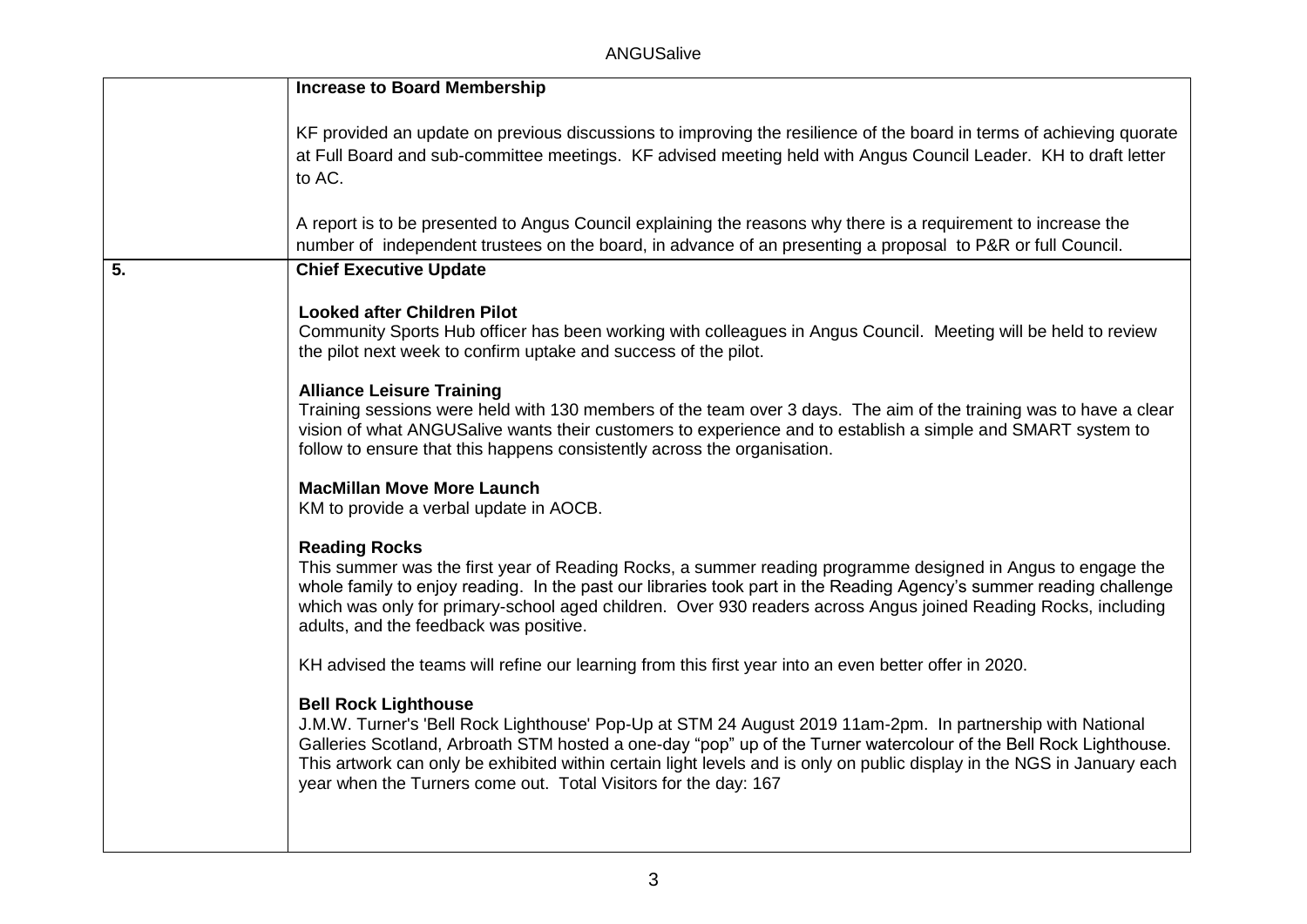|    | <b>Meffan Museum &amp; Art Gallery</b><br>The Society of Scottish Artists exhibition opens at the Meffan Saturday 7 September 2019.                                                                                                                                                                                  |
|----|----------------------------------------------------------------------------------------------------------------------------------------------------------------------------------------------------------------------------------------------------------------------------------------------------------------------|
|    | <b>STM Spotlight Opening</b><br>The Signal Tower Museum "Spotlight on Arbroath's Fishing Heritage" exhibition opens this Saturday with the official<br>ceremony at 4pm.                                                                                                                                              |
|    | Doors Open Day 14 September 2019<br>As part of Doors Open Day the Tower will be open for guided booked tours. This will help raise its profile ahead of a<br>campaign to fund works to make the tower regularly available for tours. Booked tours of the Meffan's fine art store<br>are on offer in Forfar.          |
|    | <b>Scottish Swimming</b><br>KH & CK met with Scottish Swimming to discuss implementing the Scottish Swimming Framework. KH advised the<br>Children and Families Physical Activity Lead will be working with SS on implementation of new programme.                                                                   |
|    | <b>Organisational Review</b>                                                                                                                                                                                                                                                                                         |
|    | <b>Appointments</b><br>The recruitment process, where appropriate, has concluded and notification of the outcome has been provided to<br>those employees in scope. Development and implementation plans are being created for the new roles.                                                                         |
|    | Theatre & Venues<br>This review is now being progressed as part of the second phase of the organisational review.                                                                                                                                                                                                    |
|    | Phase 2<br>Phase 2 will commence with a target date of 31 March 2020. KH to provide update at next Board meeting in<br>November 2019.                                                                                                                                                                                |
| 6. | <b>Angus Council Review of Terms &amp; Conditions</b>                                                                                                                                                                                                                                                                |
|    | SF requested the Board note as per the previous report the legal status position with regards to aligning the terms<br>and conditions for both organisations in relation to any pay related proposals and note that ANGUSalive's position<br>can differ from Angus Council in relation to non-pay related proposals. |
|    | SF requested the Board decides which proposals should be taken forward for formal consultation with employees<br>and trade unions within ANGUSalive in conjunction with Angus Council.                                                                                                                               |
|    | SF further requested the Board further notes the arrangements to be put in place between Angus Council and                                                                                                                                                                                                           |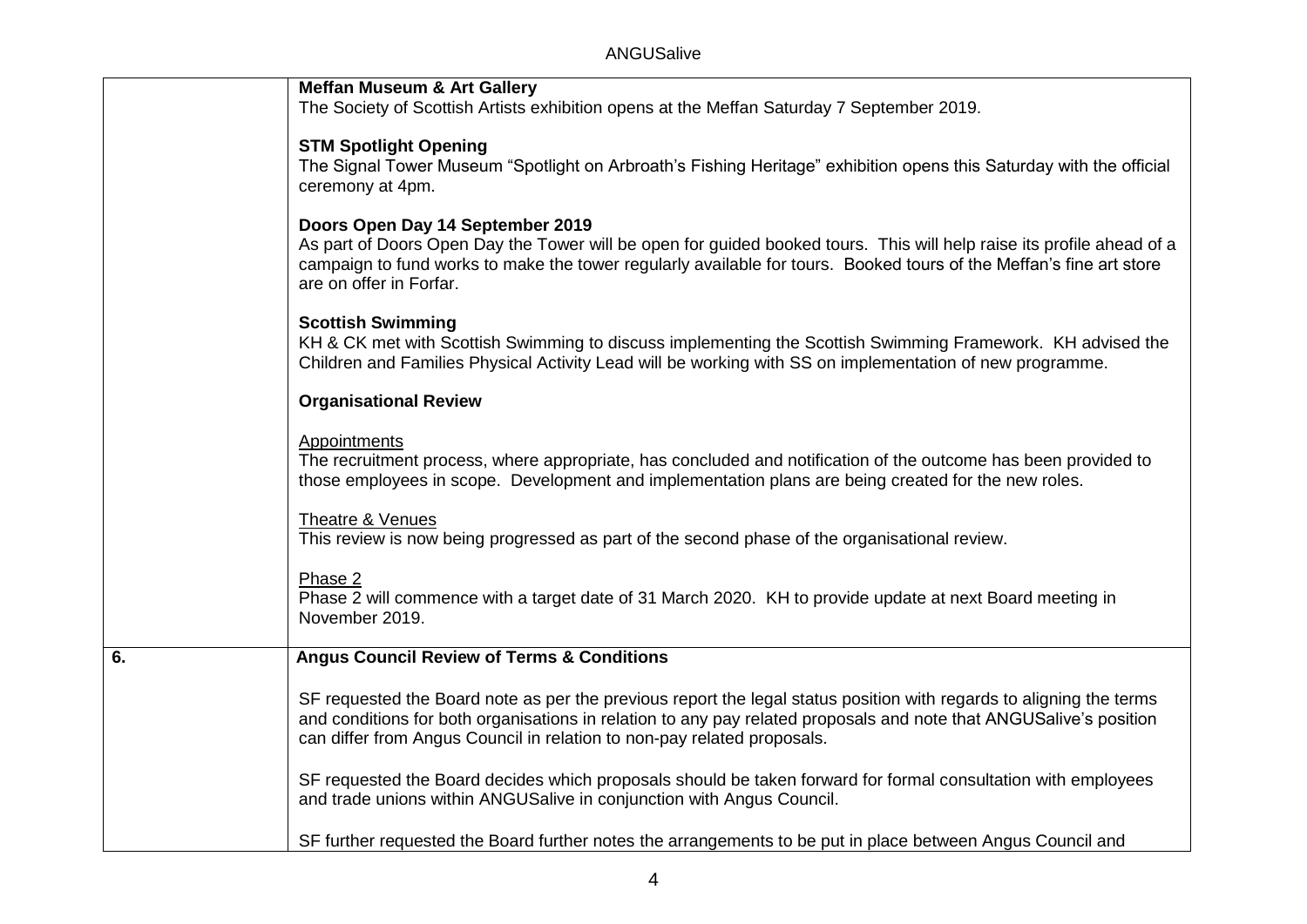ANGUSalive

|    | ANGUSalive in relation to any future proposals to make changes to any pay related terms and conditions.                                                                                                                                                                                                                                                                                                                                                                                                                                                                                                   |
|----|-----------------------------------------------------------------------------------------------------------------------------------------------------------------------------------------------------------------------------------------------------------------------------------------------------------------------------------------------------------------------------------------------------------------------------------------------------------------------------------------------------------------------------------------------------------------------------------------------------------|
|    | The Board agreed that Pay-related proposals were approved to be taken forward and Policies were to be retained to<br>be reviewed by the Board at a later stage.                                                                                                                                                                                                                                                                                                                                                                                                                                           |
| 7. | 14_19_Future Vision and Capital Programme                                                                                                                                                                                                                                                                                                                                                                                                                                                                                                                                                                 |
|    | The Board noted the recent actions and current position and the identified future actions.                                                                                                                                                                                                                                                                                                                                                                                                                                                                                                                |
|    | FD advised timescales for the projects funded through Heritage Fund (for grants between £250,000 and £5million)<br>are:                                                                                                                                                                                                                                                                                                                                                                                                                                                                                   |
|    | Expressions of Interest are invited at any time and will be responded to within 20 days to confirm if the project<br>$\bullet$<br>has been selected to submit a development phase application                                                                                                                                                                                                                                                                                                                                                                                                             |
|    | Development phase applications are invited three times a year with 2020<br>now announced                                                                                                                                                                                                                                                                                                                                                                                                                                                                                                                  |
|    | A project can be in development for up to two years and delivered in up to five years.                                                                                                                                                                                                                                                                                                                                                                                                                                                                                                                    |
|    | The final decision about which funding stream application and timeline to pursue will be taken based on feedback<br>from Heritage Fund and Jura Consultants.                                                                                                                                                                                                                                                                                                                                                                                                                                              |
|    | FD to determine which committee within Angus Council progress of the Futire Vision and Capital Programme is to be<br>reported to and when.                                                                                                                                                                                                                                                                                                                                                                                                                                                                |
|    | An update report to be provided at the November Board meeting and further updates to be added to the agenda as a<br>standing item.                                                                                                                                                                                                                                                                                                                                                                                                                                                                        |
| 8. | 15_19_Alliance Leisure Partnership                                                                                                                                                                                                                                                                                                                                                                                                                                                                                                                                                                        |
|    | The Board noted ANGUSalive partnership with Alliance Leisure and the on-going work to create plans for facility and<br>activity developments.                                                                                                                                                                                                                                                                                                                                                                                                                                                             |
|    | IS advised Alliance Leisure Services Ltd was specifically established to respond to the changing development needs<br>of the public sector, education and growing leisure trust market. To date, Alliance has carried out over 100 leisure<br>developments and invested nearly £150m in the UK leisure market. The Company's core business is the provision of<br>facility development and support for local authorities, educational establishments and leisure trusts that want to<br>improve or expand the leisure products and services they offer. This is achieved via the company's two divisions: |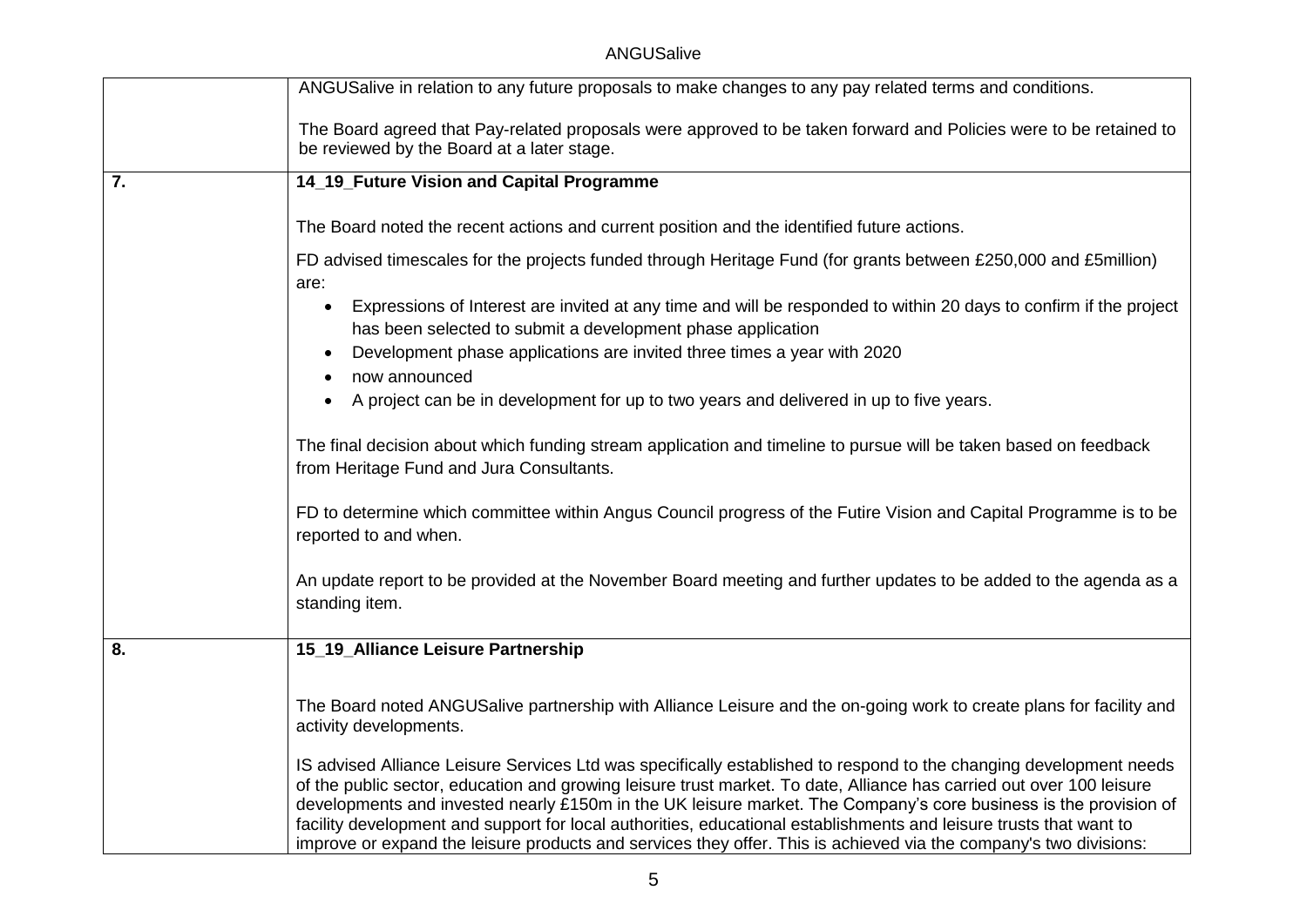ANGUSalive

|    | Facility Development and Client Support.                                                                                                                                                                                                                                                                                                                                                                                                                                                                                                                                                                                                                                                                                                                             |  |
|----|----------------------------------------------------------------------------------------------------------------------------------------------------------------------------------------------------------------------------------------------------------------------------------------------------------------------------------------------------------------------------------------------------------------------------------------------------------------------------------------------------------------------------------------------------------------------------------------------------------------------------------------------------------------------------------------------------------------------------------------------------------------------|--|
|    | IS confirmed ANGUSalive have procured services for the following Marketing & Campaign Support:<br>Campaign Creation and Annual Marketing plan Support<br>Discovery Day to map out Annual Marketing Plan<br>Development of Annual Marketing Plan linked to income budgets for all sites<br>Design of Membership Campaigns<br><b>Print Procurement and Order Management</b><br>Development of Fitness Member Journey and Brand<br>Design of all templates and off line items to support Fitness Member Journey<br>SOCIAL MEDIA - Managed Pay Per Click advertising<br>eMARKETING - Promotional Ezines<br><b>Quarterly e-Newsletters</b><br><b>ANALYTICS &amp; INSIGHT</b><br>Social Media Monitoring Report - giving a clear picture of performance and response rates |  |
|    | IS also confirmed services have also procured for employee training as highlighted in the Chief Executive Update.                                                                                                                                                                                                                                                                                                                                                                                                                                                                                                                                                                                                                                                    |  |
|    | IS advised the team have been working with Alliance Leisure to assess some projects in terms of affordability and<br>feasibility, to establish space requirements and to ensure the customer journey is appropriate.<br>Alliance shapes and scopes each development from concept through to completion, to create new commercial<br>activity space.                                                                                                                                                                                                                                                                                                                                                                                                                  |  |
|    | The team have identified some potential facility developments but further assessment in terms of current usage,<br>occupancy and income generation is required before detailed planning would start. In order to help with this<br>assessment it has also been essential to assess potential demand for our facilities and we have requisitioned<br>industry latent demand reports through Leisure Database) which will be used to help map out potential return on<br>investment.                                                                                                                                                                                                                                                                                   |  |
| 9. | 16_19_IT Renewal and Repair Fund                                                                                                                                                                                                                                                                                                                                                                                                                                                                                                                                                                                                                                                                                                                                     |  |
|    | The Board noted and approved the proposed use of the IT Renewal and Repair (R&R) Fund in the current and future<br>years.                                                                                                                                                                                                                                                                                                                                                                                                                                                                                                                                                                                                                                            |  |
|    | IS advised the focus of IT R&R Fund for 2019/20 is on the renewal / upgrading of IT devices to ensure they suit our<br>future operational needs and will facilitate the move to Windows 10.                                                                                                                                                                                                                                                                                                                                                                                                                                                                                                                                                                          |  |
|    | The Windows 7 operating system will cease to be supported come January 2020. An unsupported operating system<br>alone would cause issues regarding the security of the network and meeting Public Services Network (PSN)                                                                                                                                                                                                                                                                                                                                                                                                                                                                                                                                             |  |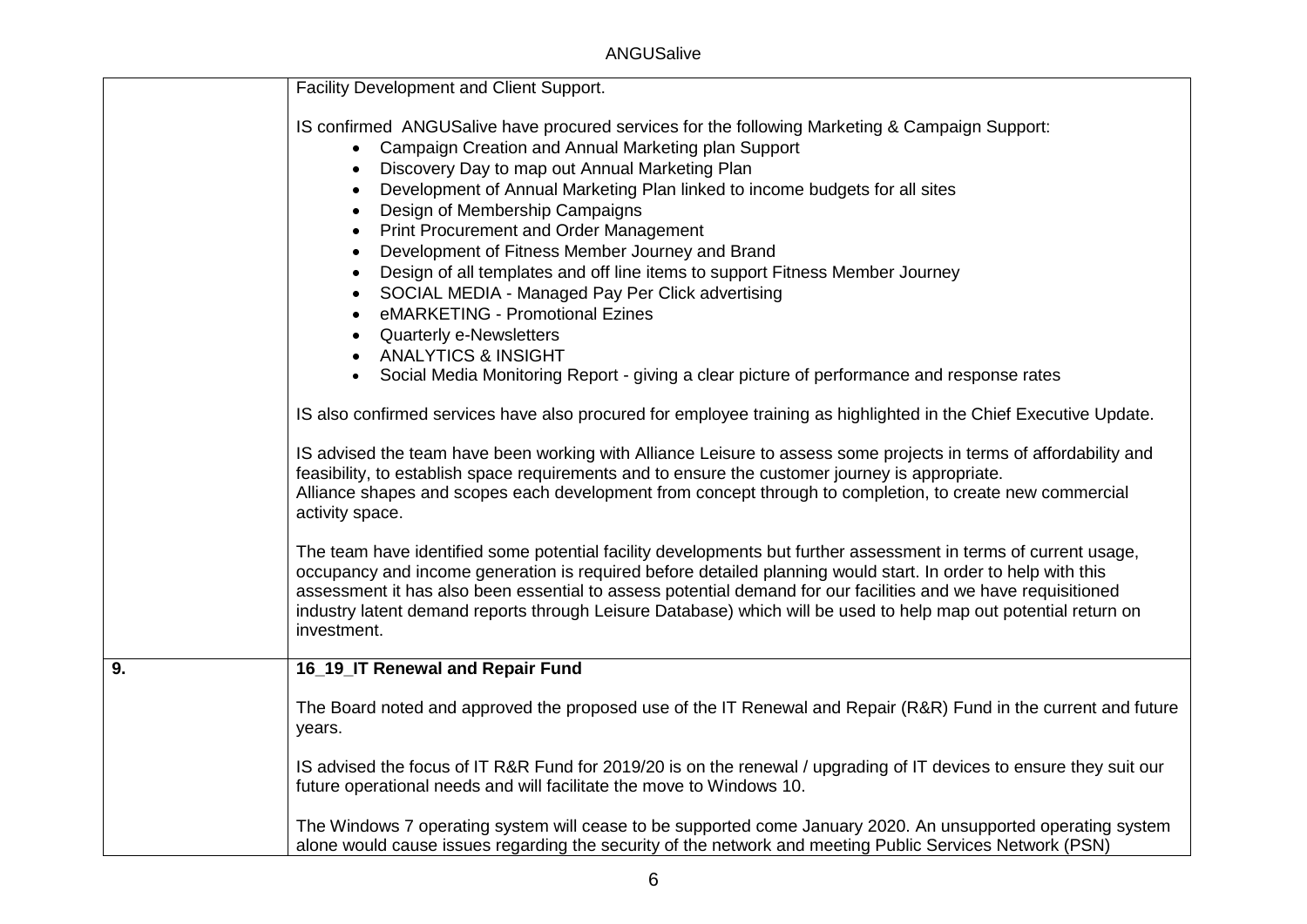|     | compliance standards.                                                                                                                                                                                                              |
|-----|------------------------------------------------------------------------------------------------------------------------------------------------------------------------------------------------------------------------------------|
|     | The move to Windows 10 operating system (W10) will require 71 devices to be modified and 46 to be replaced. The<br>move to W10 will also enable us to start rolling out Office 365.                                                |
|     | IS confirmed the estimated total cost of the 2019/20 IT replacement programme and that it will be the responsibility of<br>Angus Council to procure the equipment on the basis of the requirements specified by ANGUSalive.        |
|     | The implementation of the future years planned programme of investment is subject to the availability of funding in<br>those years.                                                                                                |
|     |                                                                                                                                                                                                                                    |
| 10. | 17_19_sportscotland Partnership Agreement                                                                                                                                                                                          |
|     | The Board noted the sportscotland Partnership Agreement 2019-2023 and that the Angus Priority Tracker will be<br>completed to enable all partners to monitor and report against the sportscotland Partnership Agreement 2019-2023. |
|     | The Priority Tracker will also support the development of a Physical Activity Framework for Angus.                                                                                                                                 |
|     | Following agreement at the September Board Development session CK confirmed sportscotland will attend the next<br>development session in January 2020.                                                                             |
| 11. | <b>Corporate Policies</b>                                                                                                                                                                                                          |
|     |                                                                                                                                                                                                                                    |
|     | The Board noted the following corporate policy updates:                                                                                                                                                                            |
|     | Leave of Absence                                                                                                                                                                                                                   |
|     | <b>Removal Relocation Scheme</b>                                                                                                                                                                                                   |
|     | Retention of employees with a disability                                                                                                                                                                                           |
|     | <b>Working Arrangement Allowances</b>                                                                                                                                                                                              |
|     | <b>Adoption Leave</b>                                                                                                                                                                                                              |
|     | The Board have requested only policies with significant changes are brought to Board meeting                                                                                                                                       |
| 12. | Any other competent business                                                                                                                                                                                                       |
|     |                                                                                                                                                                                                                                    |
|     | <b>Verbal Update on Annual Accounts</b><br>KL advised the draft statement have been received. External auditors have not identified any significant issues.                                                                        |
|     |                                                                                                                                                                                                                                    |